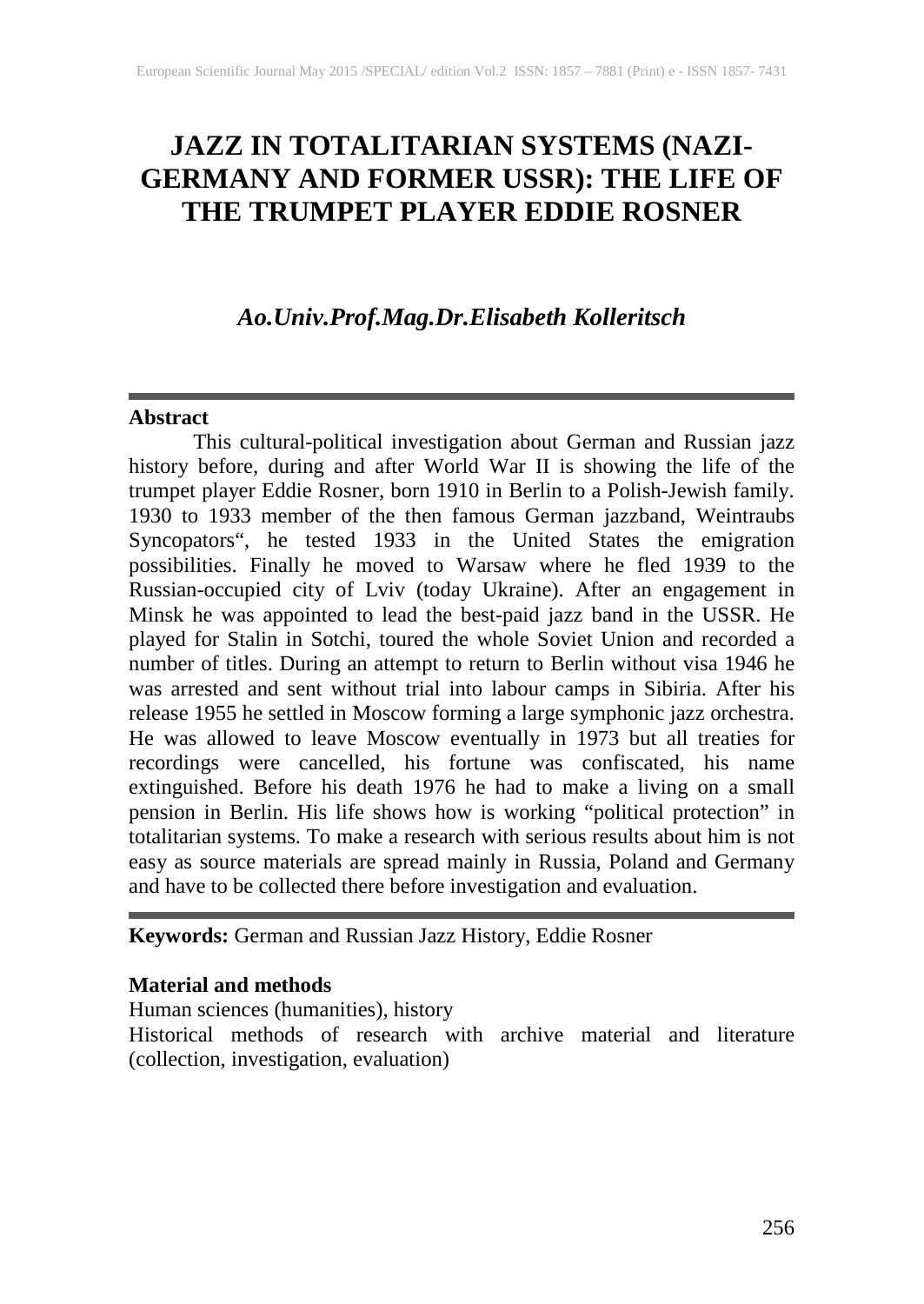### **Objectives**

Cultural-political investigation in contemporary history and jazz history in Germany and former USSR before, during and after World War II by means of the life and career of a jazz musician

Aim of this cultural-political investigation about a chapter in German jazz history before, during and after World War II is to show by means of an individual destiny the life of one of the best jazz trumpet players of his time, Eddie (Adi) Rosner. His life is an example how is working "political protection" in totalitarian systems. It is necessary to say that this research project is a "work in progress". The 2010 published biography about the so far little known life of Eddie Rosner, written by an historian for East Europe Gertrude Pickhan and the music journalist Maximilian Preisler entitled "Von Hitler vertrieben, von Stalin verfolgt. Der Jazzmusiker Eddie Rosner" was very helpful for this investigation. The same applies to the documentation video from 1999 "Eddie (Adi) Rosner. The jazzman from the Gulag" under the direction of Pierre-Henri Salfati and Natalia Sazonova.<sup>[70](#page--1-0)</sup>

However, intention of the project is it moreover to throw light on the contemporary, political and cultural-historical background, to focus on historical-political connections and the development and role of jazz in totalitarian systems during the East-West-conflict. To make a research with serious results is not easy as source materials are spread in Russia, Poland and Germany and have to be collected there before investigation, evaluation and interpretation. Recently I could get access in archives in Berlin (Germany) to some documents.

Therefore this paper for the moment is showing the life of Eddie Rosner, which has after Pickhan and Preisler "paradigmatic importance for the  $20<sup>th</sup>$  century"<sup>[71](#page-1-0)</sup> with focal points on the role of jazz under the Naziregime and mainly in the Stalin era.

Adolf Rosner, to give him his proper name, was born in Berlin to Polish-Jewish parents in 1910. He had violin lessons from the age of six and later enroled at the Berlin conservatory to study violin and conducting, and trumpet as a mandatory instrument. The influential banker Kommerzienrat Baron Bronner became interested in Rosner's musical talent, sponsored the boy and paved the way to his first public appearances as a child prodigy; Rosner always regarded Baron Bronner as his uncle. On one occasion, Rosner played at a banquet for Reichspräsident Friedrich Ebert.

<span id="page-1-1"></span><sup>70</sup> Gertrud Pickhan a. Maximilian Preisler: Von Hitler vertrieben, von Stalin verfolgt. Der Jazzmusiker Eddie Rosner. Berlin - Brandenburg 2010. Pierre-Henri Salfati u. Natalia Sazonova: Eddie (Adi) Rosner - The Jazzman from the Gulag. Arte u.WDR-DVD. Berlin 2000.

<span id="page-1-0"></span> $71$  Pickhan u. Preisler, Von Hitler vertrieben, p.7.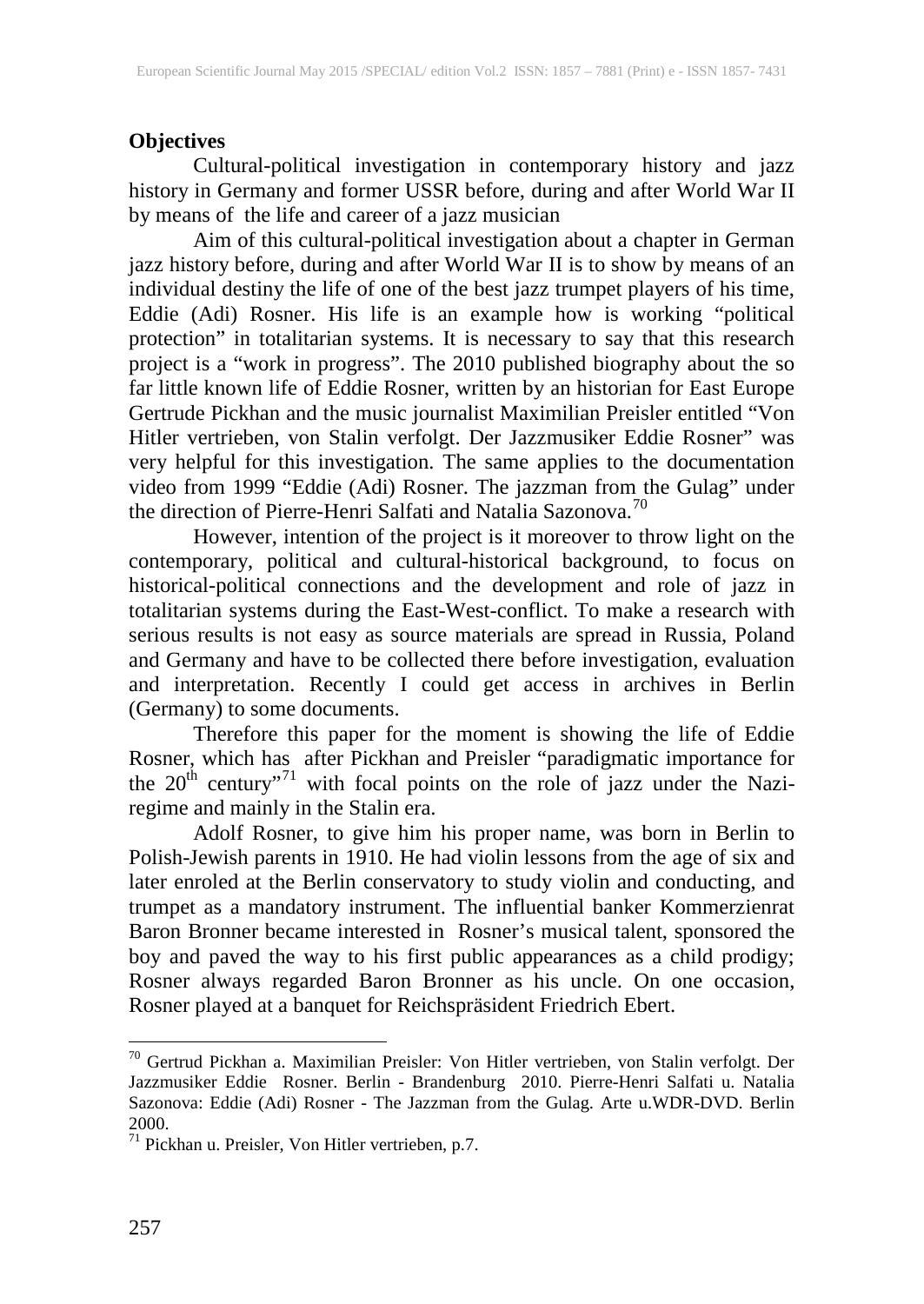From around 1928, Rosner became interested in jazz and played with dance orchestras like Efim Schachmeister and Marek Weber in Berlin, switching on these occasions to his second instrument, the trumpet.

Rosner eventually broke off his classical studies in 1929 and became a full-time jazz and dance musician. Initially, he joined the German *Rose-Petöfy Orchestra* for an engagement in Hamburg from where he switched to the *Weintraubs Syncopators*, one of the best German professional bands for dance music in the Hot Style, which performed in Germany and Europe between 1926 and 1933. He replaced there the trumpet player Arno Olewski. The members of this band, lead by the pianist Stefan Weintraub, were all competent in several instruments and knew how to combine theatrical and clownesque elements. Moreover, they inspired listeners with their great choice of musical styles. All these corresponded with Rosner's virtuosity and entertainment talents. Preisler characterizes that, giving the gist:" He was able to swing, that was very rare for German jazz musicians."<sup>[72](#page-1-1)</sup>

Soon the *Weintraubs* were considered the most popular show-band in Germany and performed beside others in the famous Winter-Garden-Varieté in Berlin with Josephine Baker and they had 1928 their first recording. The film-industry, too, got interested in them, as they were as attractive in their looks and acting as in their music. Between 1930 and 1933 they made twenty films. The most famous film was "The Blue Angel" after the novel of Heinrich Mann and under the direction of Joseph von Sternberg. The young Marlene Dietrich became famous with this film in the role of Lola-Lola and made an international career. The time between 1930 and 1933 was also filled with extensive tours through Germany, Switzerland, Austria, Hungary and Czechoslovakia. [73](#page-2-0)

In July 1932 they travelled as show band on a steamer, but after arrival they were not permitted to leave the ship. The U.S. American labour union had forbidden to unload their instruments. There is a short documentary film existing from this trip.<sup>[74](#page-2-1)</sup>

<sup>72</sup> Otto Langels (rev.): Gertrud Pickhan u. Maximilian Preisler: Von Hitler vertrieben, von Stalin verfolgt. Der Jazzmusiker Eddie Rosner. Berlin - Brandenburg 2010. Unter: http://www.dradio.de/dkultur/sendungen/aus der juedischenwelt/1358486/ (07.05.2012). <sup>73</sup> To *Weintraubs Syncopators* see Horst Bergmeier: The Weintraub Story. Incorporated the

<span id="page-2-0"></span>Ady Rosner Story (=Jazzfreund Publication. Bd. 16). Johannesburg u. Menden 1982; Albrecht Dümling: Die Weintraubs Syncopators. In: Jazzzeitung 9 (2006). Under: www.jazzzeitung.de/jazz/2006/09 (8.5.2012); and Jörg Süßenbach u. Klaus Sander: Bis ans Ende der Welt. Die Geschichte der Weintraubs Syncopators. Arte u. WDR-DVD. Berlin 2000.

<span id="page-2-2"></span>About the further fate of the *Weintraubs* in Australia see Albrecht Dümling: Die verschwundenen Musiker. Jüdische Flüchtlinge in Australien. Köln-Weimar-Wien 2011.<br><sup>74</sup> Pickhan a. Preisler, Von Hitler vertrieben, p.30ff.

<span id="page-2-1"></span>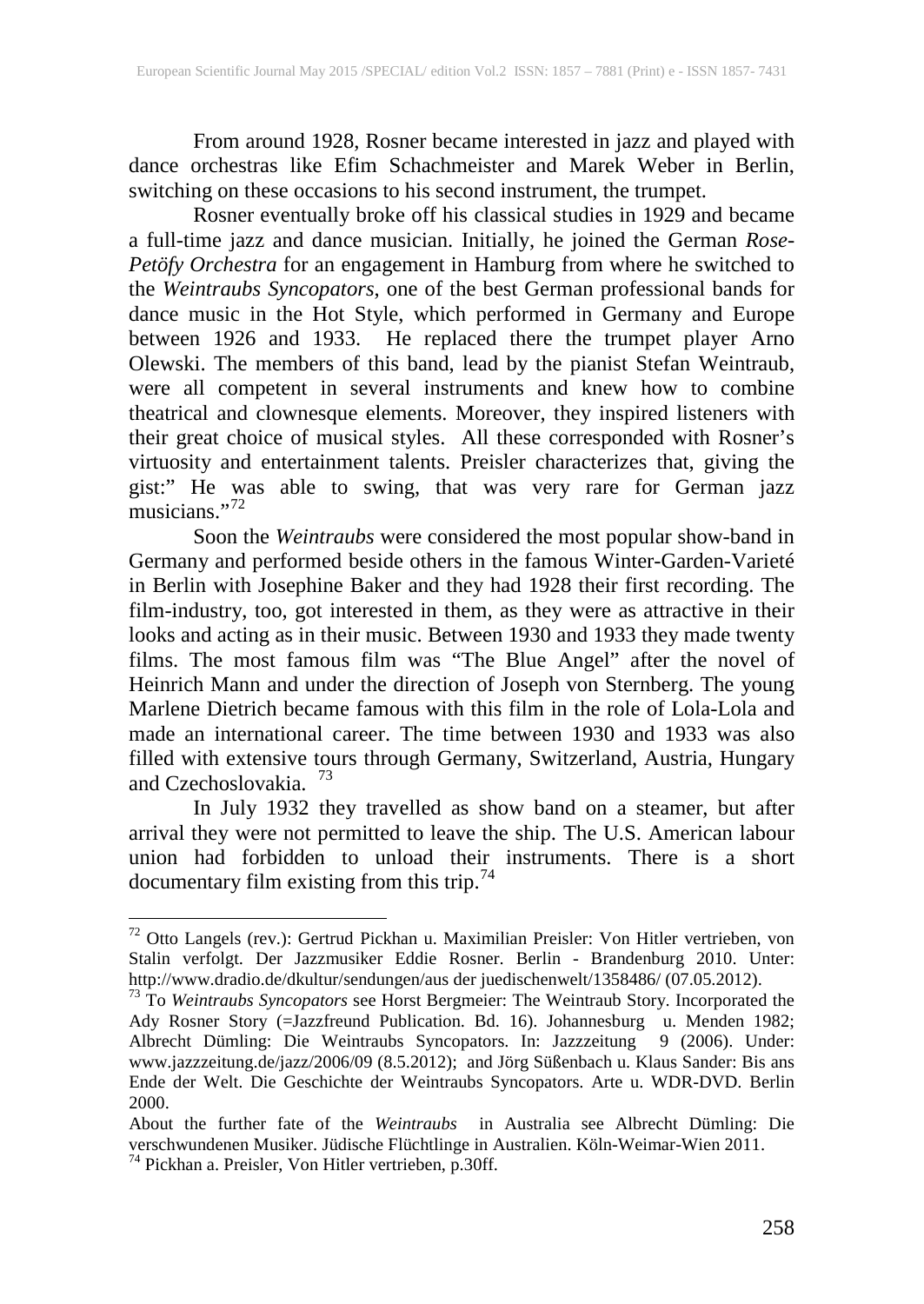As non-Arians 1933 the *Weintraubs* were forbidden to perform in Germany and went on extensive tours abroad, but at the beginning of 1933 at the time when the Nationalsocialists had overtaken the power Rosner left the band to form his own band which probably included Harry Wohlfeiler (cl/as), Lothar Lampel (g/v), and Georg Schwartzstein (d), rest unidentified; Lothar Lampel was Adi's cousin. But Rosner remained connected with the *Weintraubs* until end of 1933. The Polish trumpeter Manny Fisher now substituted Rosner.<sup>[75](#page-2-2)</sup>

Having been severely beaten up by maroding S.A.hordes in a pub near Berlin's Alexanderplatz around March/April 1933, Rosner arranged for his parents and three sisters to emigrate to the United States and to South America. One sister went to Sao Paolo and the other to Buenos Aires.<sup>[76](#page-3-0)</sup> He changed his name into "Adi", later into "Ady" and "Eddie". At that time he played in Belgium and in the Netherlands in the orchestra of the bandleader Fud Candrix and probably he met there Louis Armstrong, who dedicated him his photo with the signature, "To the white Louis Armstrong from the black Adi Rosner."<sup>[77](#page-3-1)</sup>

After first exploring the possibility of settling in Scandinavia, he settled initially in Belgium, however, had to leave this country over some visa problems in the autumn of 1935. Via Zurich and Prague, Rosner and several members of his former band finally moved to Warsaw, Poland.

In early 1936 he formed a band of seven musicians for an engagement at the Café Cyganeria in Krakow, Poland. This band followed 1937 a new formation with experimental new ways in instrumentation, which played in the Palais de Danse in Warsaw.<sup>[78](#page-3-2)</sup>

The year 1938 was filled with tours to Paris where he performed for three months at the ABC Theatre with his *Adi Rosners American Band* with stars like Maurice Chevalier, Lucienne Boyer and Marie Dubas.

During this engagement, the Rosner band recorded a number of titles for the label Columbia like "Caravan", "Bei mir bist du schön", "I Need You", "On the Sentmental Side" oder "Midnight in Harlem". However, Rosner had to accept the fact that some of his musicians were not up to international standard and had to be replaced.

Paris was followed by engagements in Monte Carlo, Lille, Amsterdam, Scandinavia (Danmark, Sweden, Finland) and Riga in Latvia.

For the Scandinavian tour with opening in Copenhagen Rosner engaged new musicians from the Netherlands. For publicity reasons some of

<span id="page-3-3"></span><span id="page-3-0"></span>

<sup>&</sup>lt;sup>75</sup> Ibid., p.37.<br><sup>76</sup> According to Bergmeier, The Weintraub Story, p.31, Rosner is supposed to have been traveling into the USA and to have met there famous jazzmusicians like Gene Krupa.<br><sup>77</sup> Pickhan a. Preisler, Von Hitler vertrieben, p.38f.<br><sup>78</sup> Ibid., p.43.

<span id="page-3-2"></span><span id="page-3-1"></span>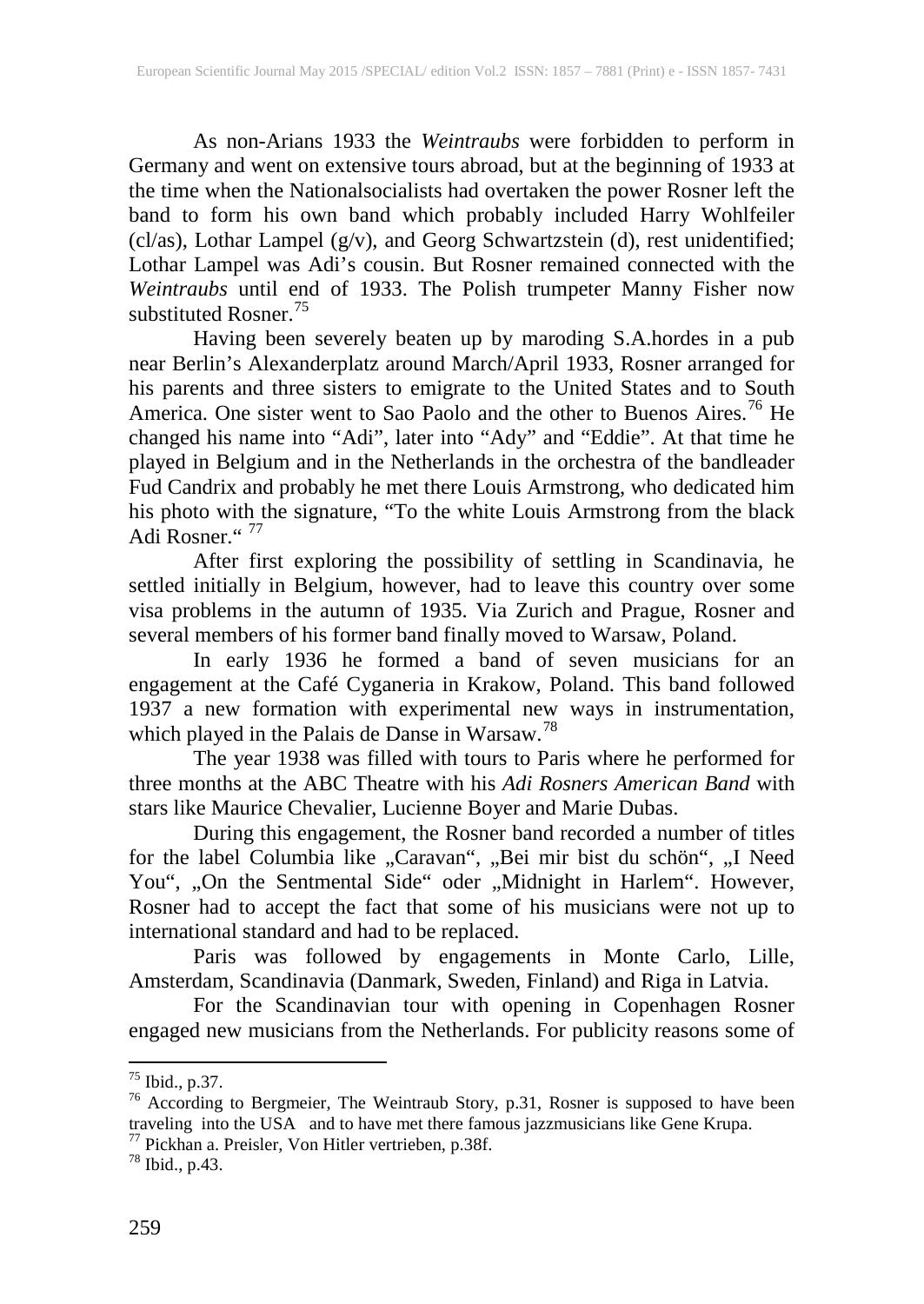the names were americanized: Tonny Helweg was billed as Tommy Elman, Ab Struik as Bert Streatham, Jaap Sajet as Jim Sayet, and Maurice van Kleef as Morris Vancleve.

In January 1939 Rosner returned to Poland with the intention of taking a holiday, however, he was persuaded to organise yet another band for an engagement at the Esplanade, Warsaw and made recordings there.

1939 he married the Jewish singer Ruth Kaminska (born 1920), daughter of the well-known Jewish actress Ida Kaminska, star of the Czechoslovakian-produced film "The Shop on Main Street". There is one daughter from this marriage. The bombing of Warsaw they survived in the cellar of the night club Esplanade. As the situation became more and more threatening Rosner moved with his young wife, her family and some of his musicians to the East, where the Red Army meanwhile had occupied the East territory of the Second Republic of Poland. Pickhan explains plausibly the motive Rosner's for fleeing to the East as follows: "After his experiences with the Nazi-regime it is not surprising, that he believed to have been arrived in freedom".<sup>[79](#page-3-3)</sup>

The following years were the most successful in Rosner's career. Without speaking Russian he changed from refugee to an admired star with an enthusiastic impact to an audience of masses. Via Byalistok he moved to Lviv. Within weeks most of his musicians had regrouped there and Rosner's new band played there at the Café Bagatelle.

During an engagement in Minsk he was appointed to lead the bestpaid jazzband in the Soviet Union: the First Secretary of the Byelorussian Communist Party, Panteleimon Ponomarenko, promoted the establishment of a State Jazz Orchestra of the Byelorussian Republic, considering jazz as a very useful element for stabilising the communist regime.<sup>[80](#page-4-0)</sup>

Already before World War II the promotion and rejection of jazz in the USSR had a long tradition. During the twenties jazz was very promoted in the course of futurism till 1928 Maksim Gorkij published his article "About the Music of Degeneration" in the newspaper of the communist party "Pravda" which lead to a change in direction. Internal restructuring, the first Five-Years-Plan 1928/29 and the development in foreign politics in the thirties brought strong regimentations. Essentially it came to a "Sovietization" of the "American" jazz and a so-called "Red Era of Jazz" began.<sup>[81](#page-4-1)</sup> Martin Lücke is giving information on that topic in his publication

<span id="page-4-2"></span> $^{79}$  Ibid., S.64f.<br> $^{80}$  Ibid., p.65.<br> $^{81}$  Ibid., p.69.

<span id="page-4-0"></span>

<span id="page-4-1"></span>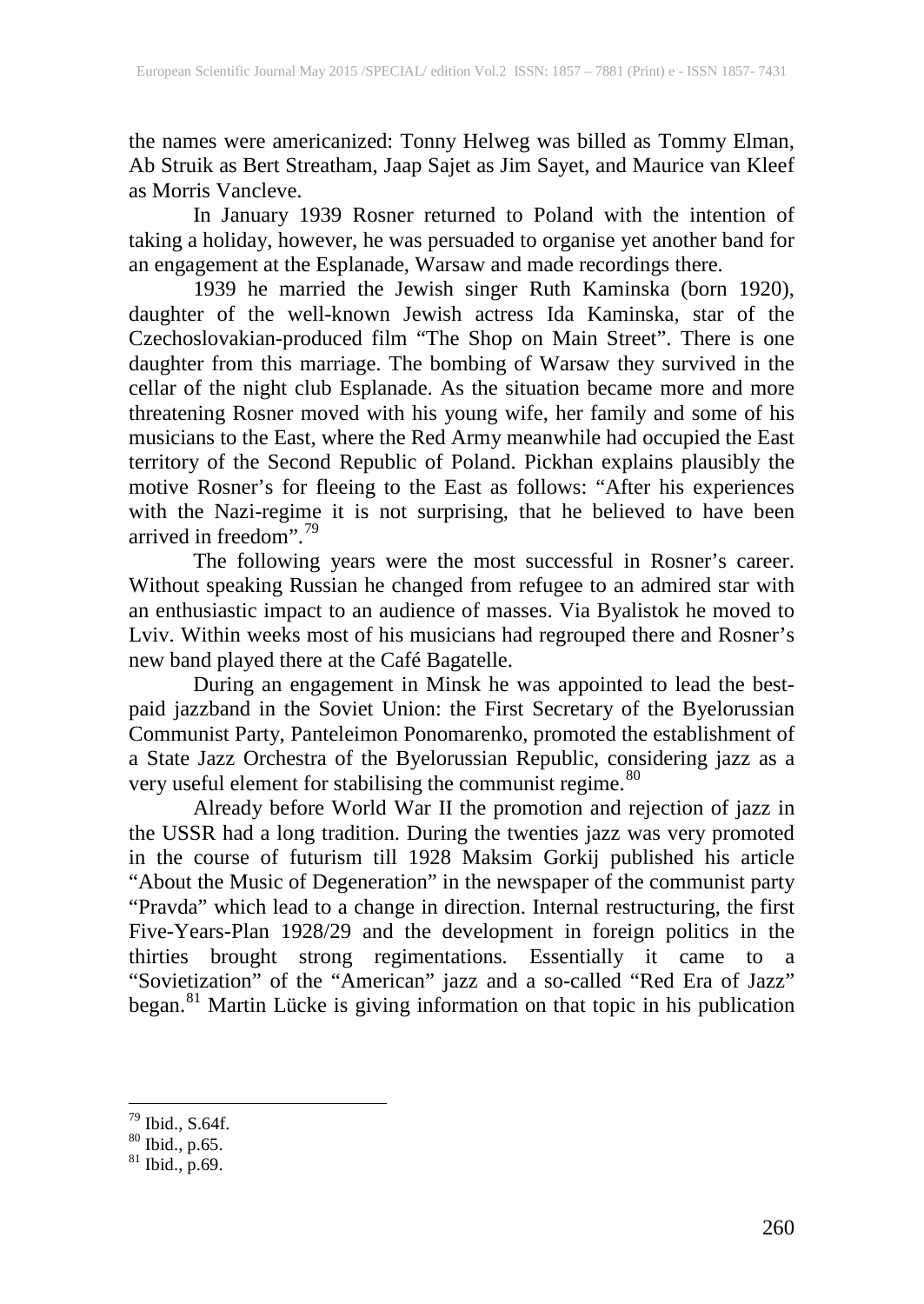"Jazz im Totalitarismus" and "Verfemt, verehrt, verboten. Jazz im Stalinismus zwischen Repression und Freiheit". [82](#page-4-2)

1938 a State Orchestra of USSR was founded, followed by other republics of the Soviet Union, among them 1939 the State Jazz Orchestra of the Byelorussian Republic lead by Rosner. The Orchestra consisting of refugees from Germany and Poland performed with overwhelming success in Minsk, Leningrad and in the then famous complex of theatre Ermitaz in Moscow followed in the next years by tours through almost all Soviet Republics. Numerous recordings were made, among them the "St.Louis Blues" has to be regarded as a milestone of European Jazz. Even Stalin was among the jazz fans, so Rosner: During summer 1941 the Orchestra had to play by order of the regime in an empty hall in Sotchi at the Black Sea only for Stalin who was present but could not be seen by the musicians.<sup>[83](#page-5-0)</sup> As to be seen later, the personal protection did not continue very long.

After the German invasion the Orchestra had to be recast, it became more "Russian". [84](#page-5-1)

The Soviet-US-American War Alliance meant for jazz as a whole a positive phase in the following years, as contacts were again possible. Rosner had a privileged life among the citizens of the Soviet Union, he was living in a luxury apartment in the "Moskva" Hotel. But after the end of war 1945 campaigns were directed against the "cosmopolitan influence" in the arts in general. Although the concerts of Rosner furthermore were sold out, 1946 a defamatory article about him was published in the communist party press. After that he decided in the course of the repatriation of Polish citizens to make efforts for departure. In late 1946, when he tried to leave The Soviet Union and to return to Berlin without valid visa, he was arrested and came at first into detention pending trial. In July 1947 he was sentenced in an "extrajudicial procedure" to ten years imprisonment in a labour camp. The "personal protection" of Stalin and his special position had not prevented that. After various stations in Siberia he came into the camp of Magadan, where he lived until his release 1954. The camp's director Alexander Deverenko made it possible for him to form and to lead a jazz orchestra, the "Jazz Orchestra of the Camp Department Nr.3", which mainly served the entertainment of the guards, officials and their families. Music respectively

<sup>82</sup> Martin Lücke: Jazz im Totalitarismus. Eine komparative Analyse des politisch motivierten Jazz während der Zeit des Nationalsozialismus und des Stalinismus. Münster 2004, and Martin Lücke: Verfemt, verehrt, verboten. Jazz im Stalinismus zwischen Repression und Freiheit. In: Osteuropa 11 (2005). Under: htpp://eurozine.com/articles/2005-

<span id="page-5-2"></span><span id="page-5-0"></span><sup>12-13-</sup>lucke-de (7.5.2012).<br><sup>83</sup> Pickhan a. Preisler, Von Hitler vertrieben, p.75.<br><sup>84</sup> Ibid., p.76.

<span id="page-5-1"></span>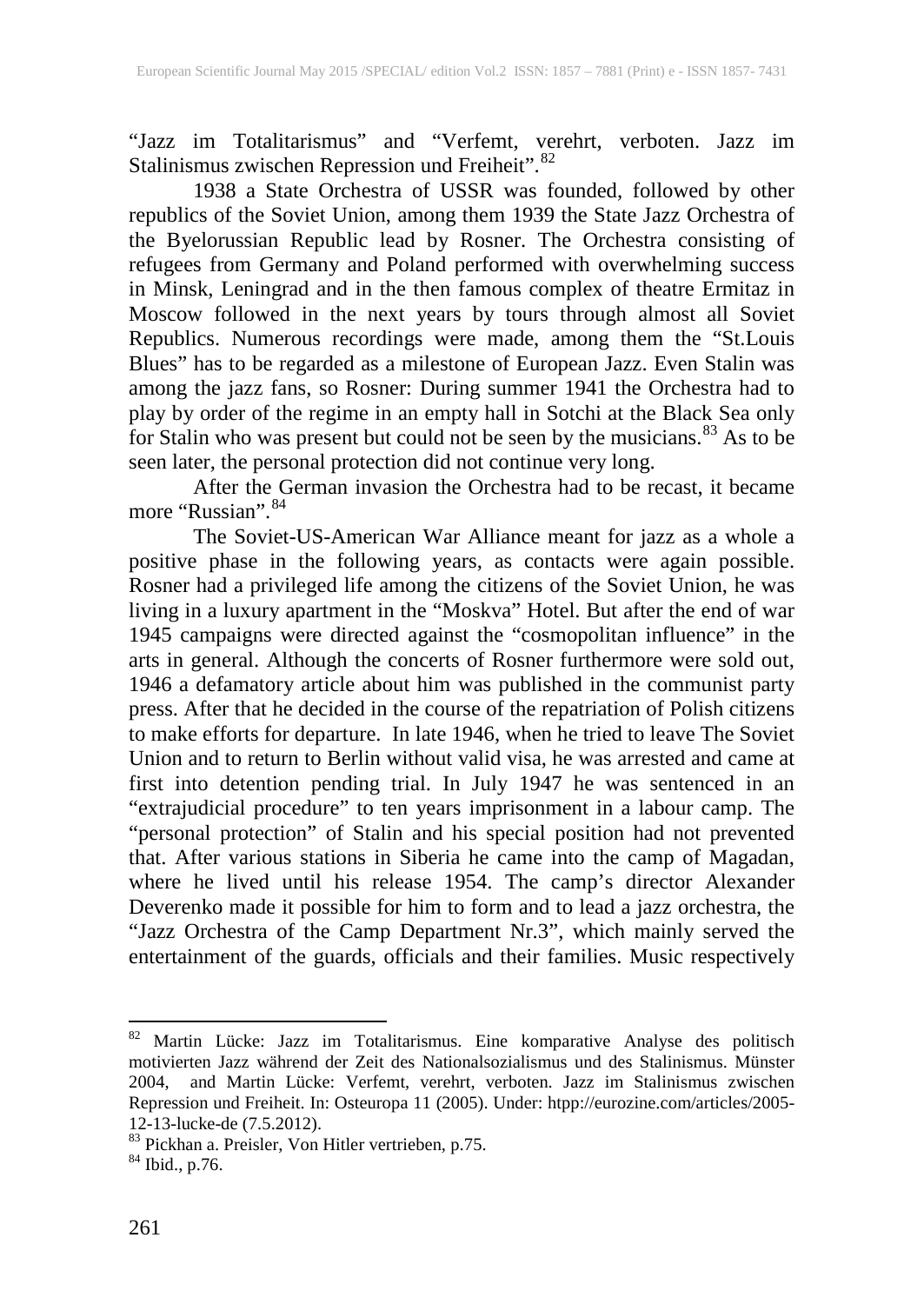jazz was again very helpful for Rosner, who was also composing and arranging to get better conditions of life.<sup>[85](#page-5-2)</sup>

After Stalins's death in March 1953 the situation relaxed and first amnesties followed. But Rosner had to wait until spring 1954 for the abolition of the sentence by the Supreme Court of the USSR. After his rehabilitation and release he settled in Moscow and formed again a large symphonic jazz orchestra, the so-called *Estrade Orchestra* which at times had as many as 64 members. He could continue his former successes, moreover could exceed all expectations. Now, during the political thawperiod after Stalin jazz had again a growing popularity in the soviet society. 1962 Benny Goodman, who had Russian-Jewish ancestors, visited him in the course of giving thirty concerts in USSR after an official invitation.<sup>[86](#page-6-0)</sup>

In the late sixties the glory of the "Tsar of Jazz", as Rosner was called, began to fade with the emergence of new musical styles like rock and pop and went slowly out of fashion. More and more he got into difficulties with the cultural authorities. That caused him to make numerous applications to return to Berlin, but they were continuously turned down.<sup>[87](#page-6-1)</sup>

When in the course of the policy of détente 1972 the US-American President Richard Nixon visited Moscow Rosner entered the U.S. Embassy and tried to seek the President's support to obtain an approval to leave the USSR. Finally in 1973 he received the passport for departure and returned with his second wife Galina, whom he had married 1956, and two daughters to Berlin, but all treaties for recordings were cancelled, his fortune was confiscated, (he was said to be one of the richest men in the Soviet Union), his name was extinguished. After his arrival in Berlin he tried in vain to organize a new band. Before he died 1976 in Berlin on a heart attack he had to make a living on a small pension, as all his claims for compensation were rejected.  $88$ 

Involved and forced into two oppressive systems, the Nationalsocialism and the Stalinism, Rosner had to fight against both. It was a life full of triumph and tragedy as well.

He was instrumentalist, one of the best trumpet players of his time, bandleader, but also arrangeur and composer. His repertory reached from Swing music, jazz standards, Evergreens, film-music to modern jazz compositions and not at last he contributed to the development of tango in the USSR.

A German version of this paper is published in "Jazz, pouvoir et subversion de 1919 à nos jours. Jazz, Macht und Subversion von 1919 bis

<span id="page-6-2"></span><span id="page-6-1"></span>

<span id="page-6-0"></span><sup>&</sup>lt;sup>85</sup> Ibid., p.87.<br><sup>86</sup> Ibid., p.119f.<br><sup>87</sup> Ibid., p.124ff.<br><sup>88</sup> Ibid., p.125ff., and Bergmeier, The Weintraub Story, S.51 ff.